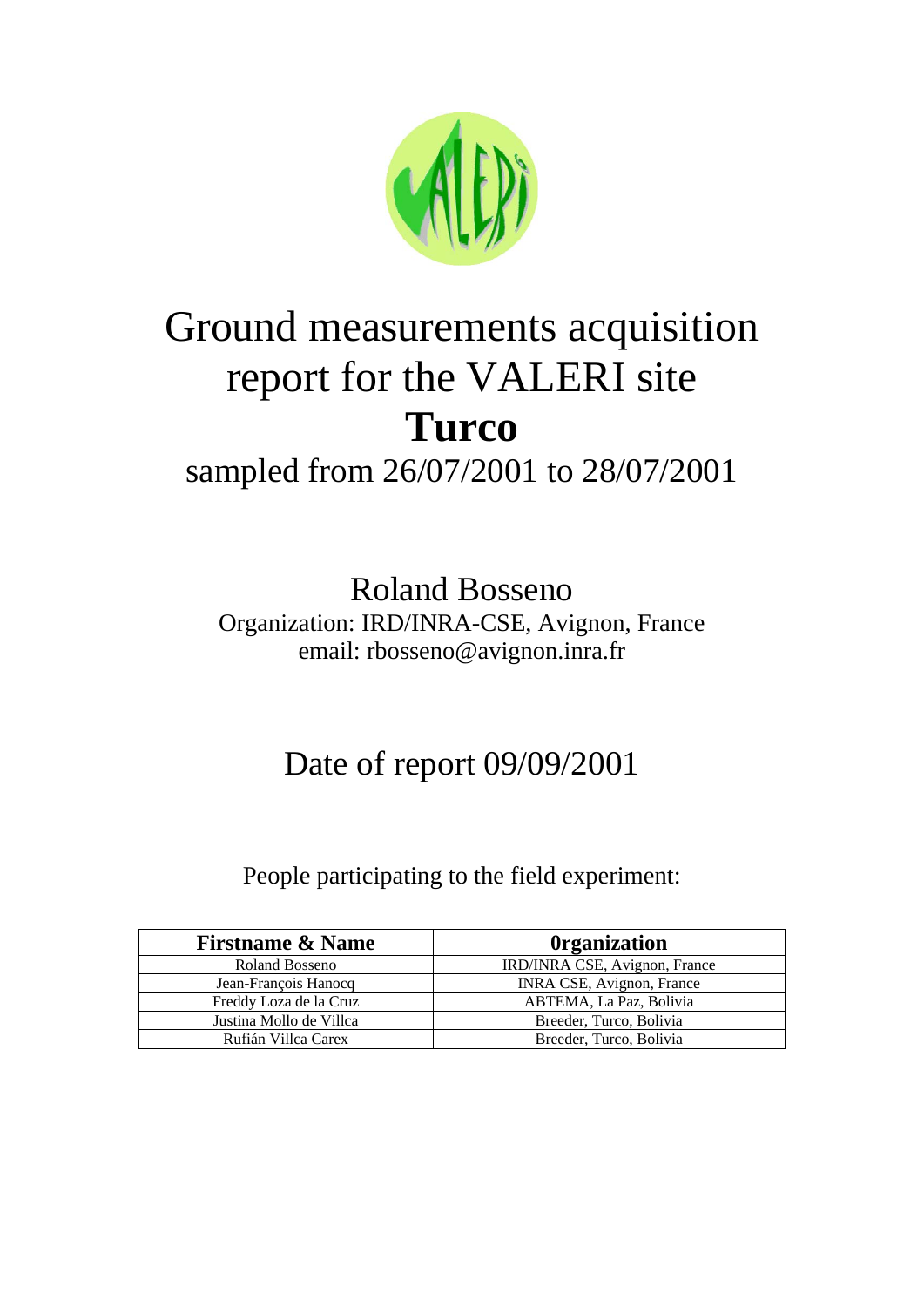## **Site coordinates**

|                    | Lat-Long WGS-84               |              |             | UTM 19 South, WGS-84   | Other projection* |              |  |
|--------------------|-------------------------------|--------------|-------------|------------------------|-------------------|--------------|--|
|                    | $(unit = deg)$                |              |             | ${\rm (unit = meter)}$ | $(unit = meter)$  |              |  |
|                    | Lat.                          | Long.        | Easting     | Northing               | Easting           | Northing     |  |
| Upper left corner  | -18.2213387                   | -68.19804815 | 584792.4200 | 7985140.5722           | 584999.9000       | 7985502.1000 |  |
| Lower right corner | $-18.24868974$ $-68.16916859$ |              | 587832.3667 | 7982100.6208           | 588039.9000       | 7982462.1000 |  |

\*The other projection user is UTM19 South, PSAM56. All the characteristics are provided in the following table (see http://www.avignon.inra.fr/valeri, methodology page, GPS document for more information):

| <b>Geodesic Map Datum</b> |                    |  |  |
|---------------------------|--------------------|--|--|
| Associated Ellipsoïd      | international 1924 |  |  |
| Semi-major axe            | 6378388            |  |  |
| Semi-minor axe            | 6356911.9          |  |  |
| 1/flattening              | 297                |  |  |
| Eccentricity              | 0.081991978        |  |  |

### **Ground control points**

|                  | Easting | Northing | Comments   |
|------------------|---------|----------|------------|
| Wp1              | 585725  | 7986837  | cross road |
| Wp2              | 585896  | 7986574  | cross road |
| W <sub>p</sub> 3 | 585556  | 7984265  | cross road |
| Wp4              | 586110  | 7983707  | cross road |
| Wp5              | 585476  | 7983303  | cross road |

GPS system used: Garmin 12.

### **Description of the site and land cover**

#### *Category according to IGBP classification*

Barren and sparsely vegetated.

#### *Comments on the land cover*

The land cover is composed only of Tholar which is a homogeneous population of shrubs (Festuca ortophylla). The plant has 1 meter height maximum. The fraction of plant cover is running between 5 and 20%. Soil surface has a sandy texture and pale brown colour 10YR6/3 (Munsell Soil Colour Charts), it is covered by a discontinue carpet of short grass, dry during this season, and by some brown gravel (10YR5/3).

The SPOT image was acquired the 31/07/2001 during the ground measurements.

#### *Topography*

The site is at about 3800 m altitude. It is absolutely flat, with a very small slope of 0.5% in the South East direction.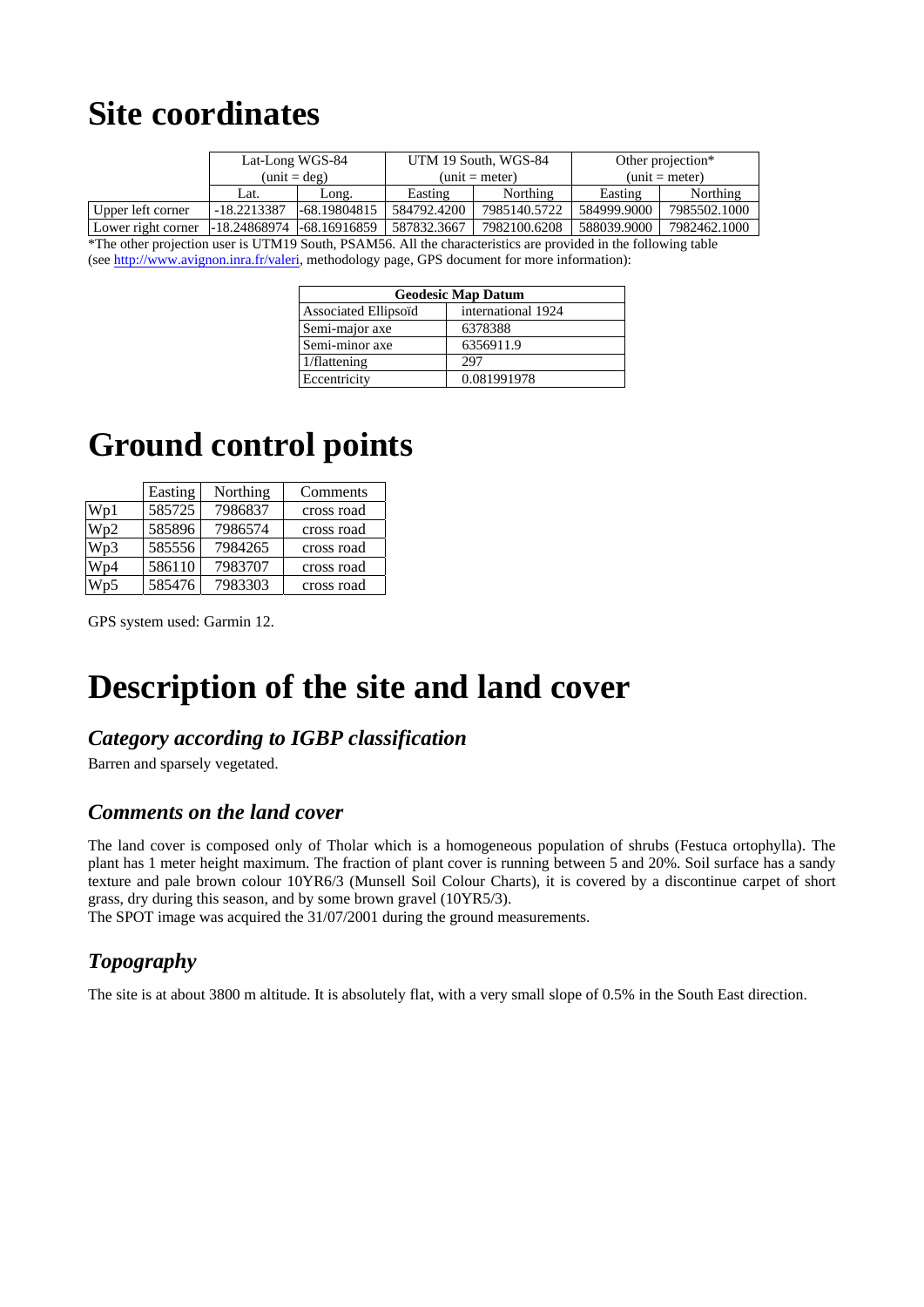#### *Land cover map*



The land cover map included here is approximate and should be refined according to the SPOT image.

# **Spatial Sampling scheme**

*Sensors used for sampling the ESUs* 

|               | <b>Method</b>             | <b>Comments</b>                                             |
|---------------|---------------------------|-------------------------------------------------------------|
| , $\boxtimes$ | Hemispherical photographs | NIKON Coolpix 9000 instruments, only for the central pixel  |
|               | <b>LAI2000</b>            |                                                             |
|               | <b>TRAC</b>               |                                                             |
|               | Direct measurements       |                                                             |
|               | Other                     | fCover, green biomass and LAI also were estimated by direct |
|               |                           | and destructive measurements                                |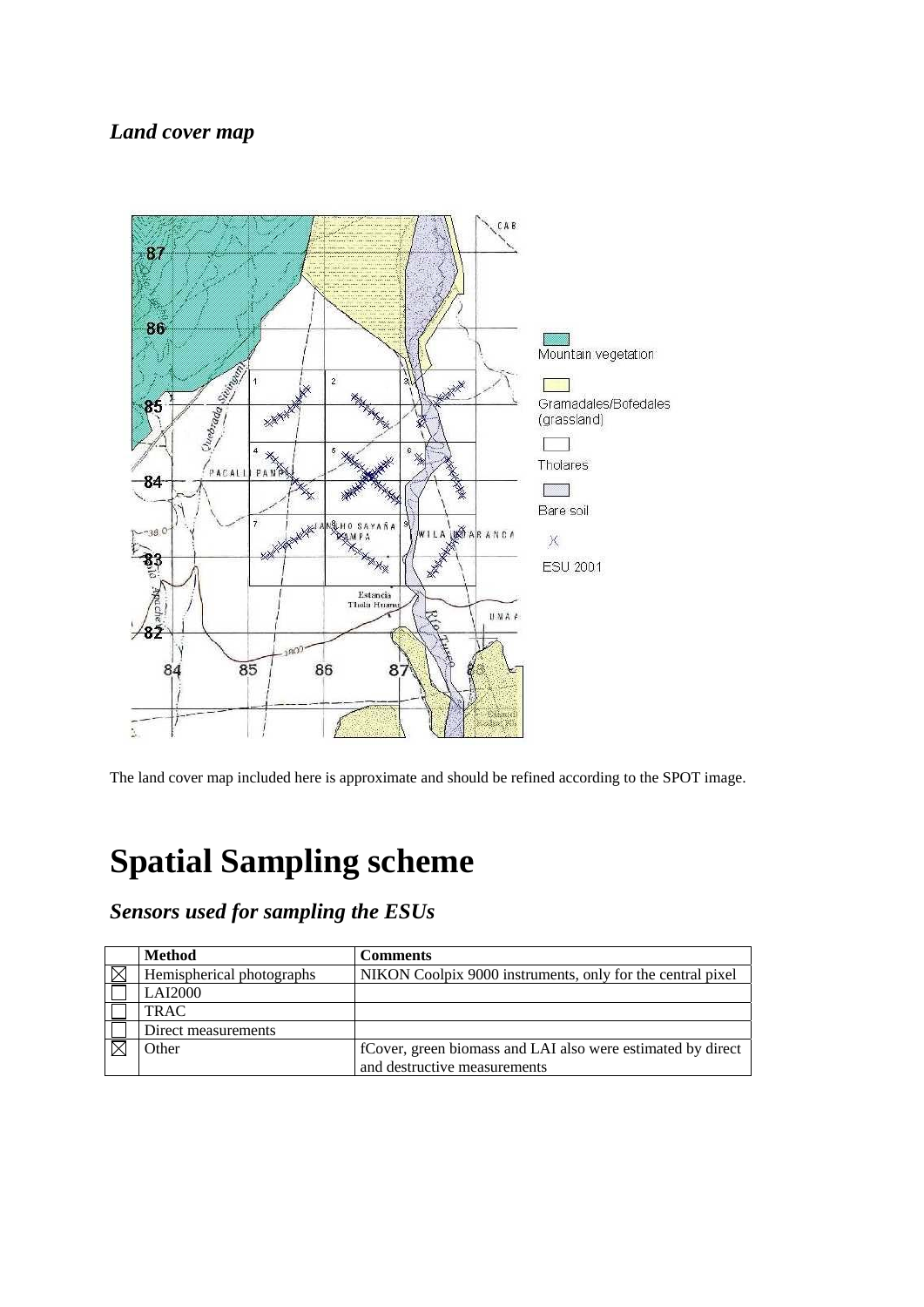#### *Sampling strategy for the ESU*



#### *Distribution of the Elementary sampling units*

According with the VALERI protocol, vegetation was measured along transect line (800m) each 100m for each 1km peripheral pixel and along two crossed transects line (800m) each 50m for the 1km central pixel. Each ESU was not too close to the borders of the one km pixel (at least 40 to 50m). 95 ESUs were sampled, 34 in the central pixel and 8 or 9 in each peripheral pixels (see figure below).

Only ESUs 501,503,505,512,515 have hemispherical pictures.



### **The high spatial resolution image**

#### *Satellite*

Satellite used SPOT2 HRV2 Level of processing SpotView Basic

Projection type UTM19 South, PSAM56

*Airborne*  No airborne data.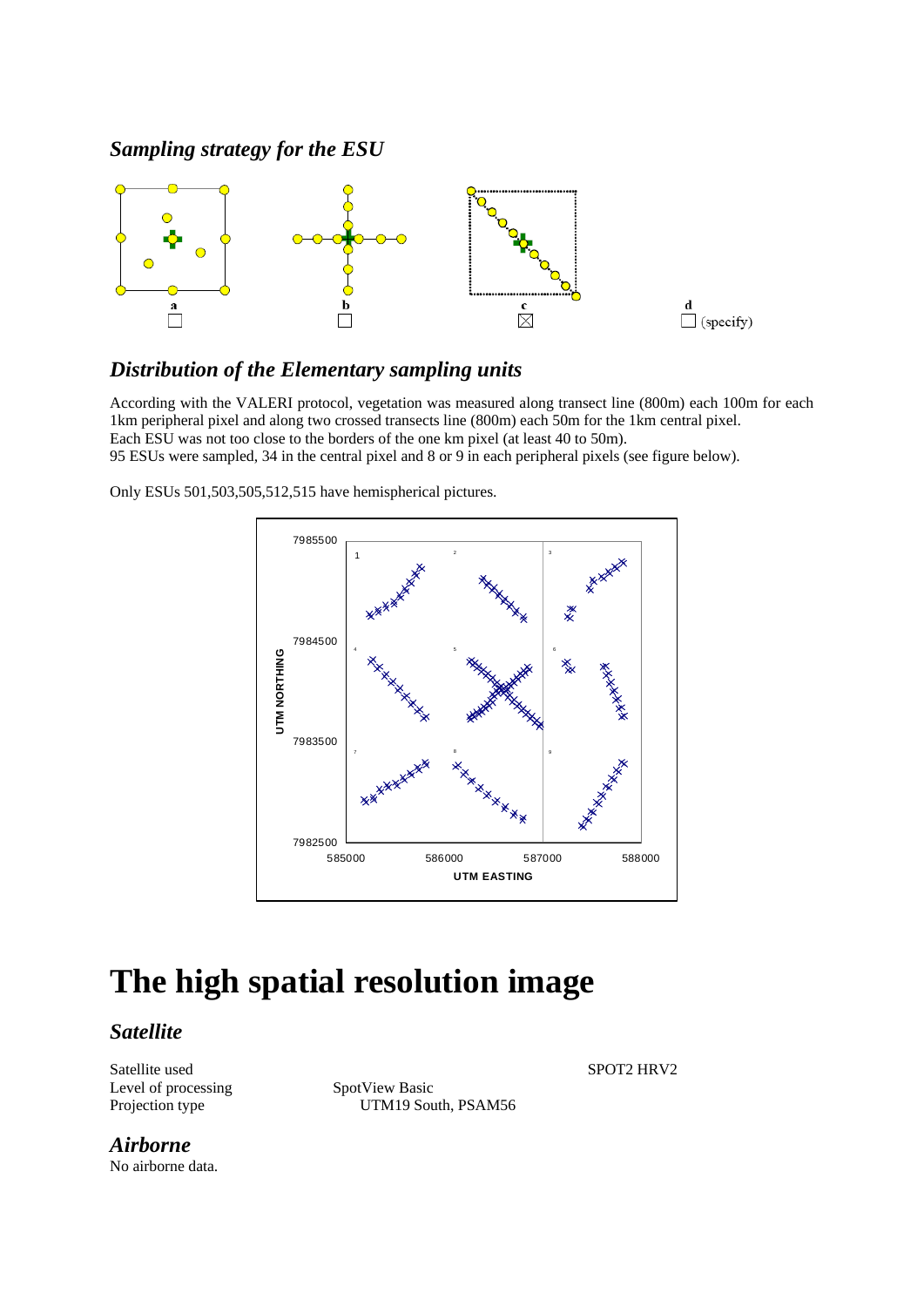# **List of the ESUs**

| <b>ESU</b> | Month            | Day | Hour | Minute          | UTM-E  | UTM-N   | Team               | Comments             |
|------------|------------------|-----|------|-----------------|--------|---------|--------------------|----------------------|
| 101        | 7                | 26  | 15   | 48              | 585243 | 7984763 | Α                  | manual measure       |
| 102        | $\boldsymbol{7}$ | 26  | 16   | 07              | 585325 | 7984805 | Ħ                  |                      |
| 103        | $\overline{7}$   | 26  | 16   | 20              | 585402 | 7984851 | $\pmb{\mathsf{H}}$ | Ħ                    |
| 104        | 7                | 26  | 16   | 30              | 585485 | 7984887 | "                  | Ħ                    |
| 105        | $\overline{7}$   | 26  | 16   | 44              | 585546 | 7984952 | π                  | Ħ                    |
| 106        | $\sqrt{ }$       | 26  | 17   | 03              | 585603 | 7985016 | $\pmb{\mathsf{H}}$ | $\pmb{\mathsf{H}}$   |
| 107        | $\overline{7}$   | 26  | 17   | $\overline{15}$ | 585650 | 7985089 | W                  | $\blacksquare$       |
| 108        | 7                | 26  | 17   | 31              | 585704 | 7985170 | Ħ                  | 11                   |
| 109        | 7                | 26  | 17   | 41              | 585756 | 7985237 | 11                 | Ħ                    |
| 201        | 7                | 27  | 9    | 20              | 586803 | 7984736 | 11                 | Ħ                    |
| 202        | 7                | 27  | 9    | 44              | 586725 | 7984798 | π                  | 11                   |
| 203        | $\boldsymbol{7}$ | 27  | 10   | 08              | 586668 | 7984862 | 11                 | Ħ                    |
| 204        | 7                | 27  | 10   | $\overline{33}$ | 586607 | 7984914 | π                  | 11                   |
| 205        | 7                | 27  | 10   | 47              | 586550 | 7984969 | Ħ                  | Ħ                    |
| 206        | $\sqrt{ }$       | 27  | 11   | 01              | 586494 | 7985025 | π                  | Ħ                    |
| 207        | 7                | 27  | 11   | 15              | 586437 | 7985073 | Ħ                  | Ħ                    |
| 208        | $\sqrt{ }$       | 27  | 11   | 30              | 586387 | 7985121 | 11                 | Ħ                    |
| 301        | $\overline{7}$   | 27  | 9    | 24              | 587263 | 7984742 | 11                 | 11                   |
| 302        | 7                | 27  | 9    | 37              | 587292 | 7984827 | 11                 | Ħ                    |
|            | $\sqrt{ }$       |     |      |                 | 587479 | 7985023 | 11                 | $^{\prime}$          |
| 304        |                  | 27  | 16   | 20              |        |         | 11                 | Ħ                    |
| 305        | 7                | 27  | 16   | 13              | 587513 | 7985105 | Ħ                  | 11                   |
| 306        | $\overline{7}$   | 27  | 16   | 02              | 587607 | 7985138 | Ħ                  | $\pmb{\mathsf{H}}$   |
| 307        | $\boldsymbol{7}$ | 27  | 15   | 49              | 587672 | 7985190 | π                  | Ħ                    |
| 308        | 7                | 27  | 15   | 41              | 587742 | 7985238 |                    |                      |
| 309        | 7                | 27  | 15   | 32              | 587810 | 7985291 | "<br>π             | Ħ<br>11              |
| 401        | 7                | 28  | 9    | 10              | 585261 | 7984312 |                    |                      |
| 402        | $\sqrt{ }$       | 28  | 9    | 25              | 585327 | 7984242 | π                  | Ħ                    |
| 403        | $\overline{7}$   | 28  | 9    | 40              | 585398 | 7984167 | W                  | $\blacksquare$       |
| 404        | 7                | 28  | 9    | 55              | 585464 | 7984097 | Ħ                  | 11                   |
| 405        | 7                | 28  | 10   | 11              | 585535 | 7984027 | 11                 | Ħ                    |
| 406        | 7                | 28  | 10   | 24              | 585602 | 7983955 | 11                 | Ħ                    |
| 407        | 7                | 28  | 10   | 37              | 585668 | 7983885 | π                  | $\blacksquare$       |
| 408        | $\overline{7}$   | 28  | 10   | 51              | 585735 | 7983816 | W                  | $\blacksquare$       |
| 409        | $\sqrt{ }$       | 28  | 11   | 04              | 585800 | 7983746 | Ħ                  | Ħ                    |
| 501        | $\sqrt{ }$       | 28  | 11   | 46              | 586257 | 7983737 | Ħ                  | hemis. picture       |
| 502        | 7                | 28  | 12   | 00              | 586295 | 7983764 | 11                 |                      |
| 503        | $\overline{7}$   | 28  | 12   | 13              | 586337 | 7983790 | Ħ                  | hemis. picture       |
| 504        | 7                | 28  | 12   | 23              | 586373 | 7983811 | 11                 | $\pmb{\mathfrak{m}}$ |
| 505        | $\overline{7}$   | 28  | 12   | 33              | 586406 | 7983847 | Ħ                  | hemis. picture       |
| 506        | 7                | 28  | 12   | 48              | 586444 | 7983876 | $\pmb{\mathsf{H}}$ | 11                   |
| 507        | 7                | 28  | 15   | 15              | 586477 | 7983908 |                    |                      |
| 508        | 7                | 28  | 15   | 32              | 586494 | 7983967 | 11                 | 11                   |
| 509        | 7                | 28  | 15   | 38              | 586536 | 7983999 | 11                 | 11                   |
| 510        | 7                | 28  | 15   | 49              | 586571 | 7984034 | Ħ                  | н                    |
| 511        | $\sqrt{ }$       | 28  | 16   | 04              | 586631 | 7984037 | $\pmb{\mathsf{H}}$ | .,                   |
| 512        | 7                | 28  | 16   | 12              | 586665 | 7984069 | Ħ                  | hemis. picture       |
| 513        | $\sqrt{ }$       | 28  | 16   | 25              | 586702 | 7984102 | 11                 |                      |
| 514        | 7                | 28  | 16   | 38              | 586739 | 7984137 | Ħ                  | hemis. picture       |
| 515        | $\overline{7}$   | 28  | 16   | 45              | 586780 | 7984173 | π                  | Ħ                    |
| 516        | 7                | 28  | 16   | 58              | 586813 | 7984204 | Ħ                  | Ħ                    |
| 517        | 7                | 28  | 17   | 11              | 586851 | 7984236 | Η                  | Ħ                    |
| 521        | $\sqrt{ }$       | 28  | 15   | 06              | 586262 | 7984310 | 11                 | 11                   |
| 522        | 7                |     |      |                 |        |         | 11                 | $\pmb{\mathfrak{m}}$ |
|            | $\overline{7}$   | 28  | 15   | 19              | 586298 | 7984279 | Ħ                  | Ħ                    |
| 523        |                  | 28  | 15   | 34              | 586339 | 7984245 | Ħ                  | н                    |
| 524        | 7                | 28  | 15   | 47              | 586384 | 7984210 | Ħ                  | н                    |
| 525        | 7                | 28  | 16   | 00              | 586432 | 7984173 | 11                 | н                    |
| 526        | 7                | 28  | 16   | 13              | 586477 | 7984131 |                    |                      |